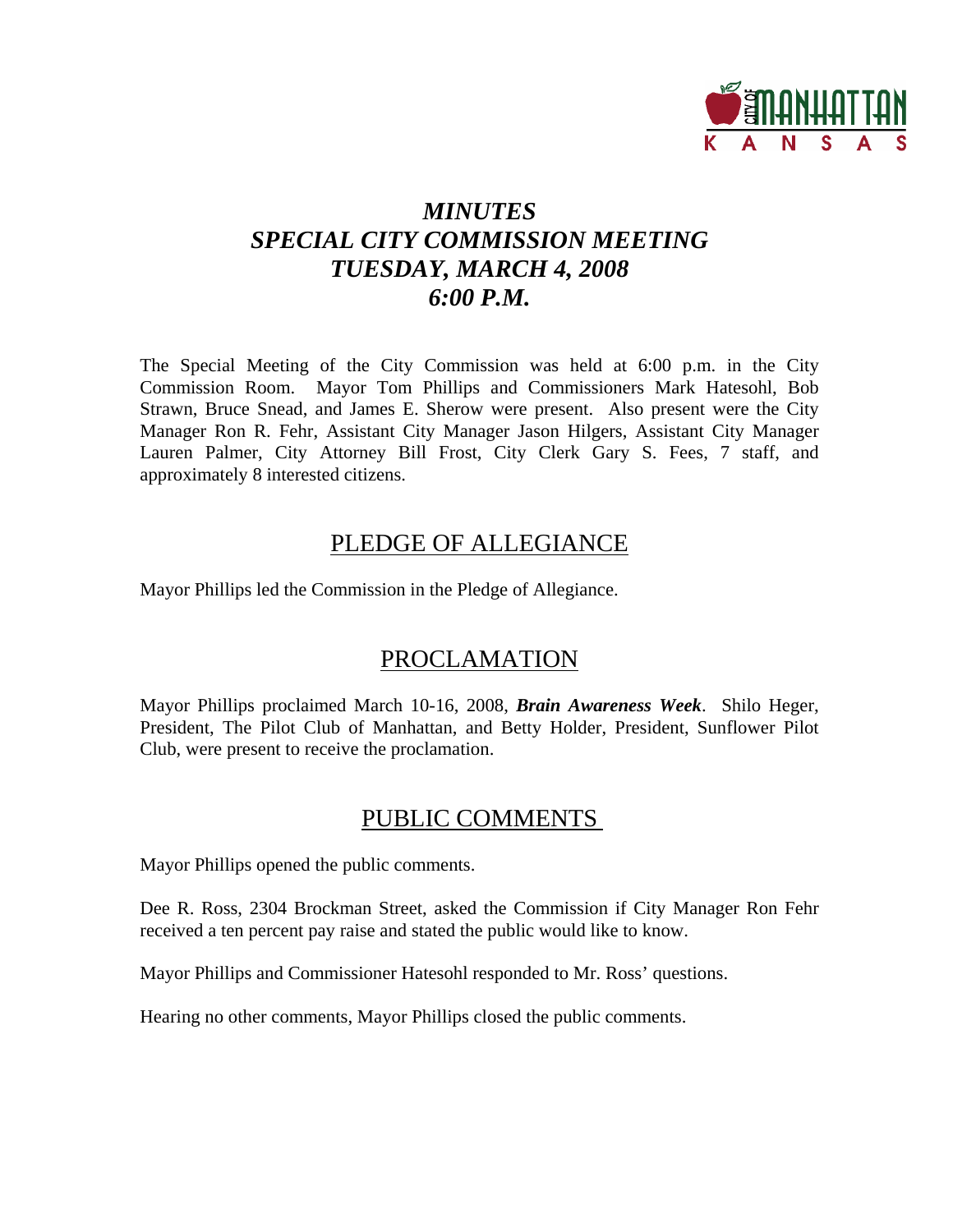**Minutes** Special City Commission Meeting March 4, 2008 Page 2

## COMMISSIONER COMMENTS

There were no Commissioner comments.

## CONSENT AGENDA

(\* denotes those items discussed)

### **\* MINUTES**

Jason Hilgers, Assistant City Manager and Redevelopment Coordinator, responded to questions from the Commission and stated the appraised market value on the O'Reilly's Automotive property was \$1,362,000.00.

Commissioner Strawn requested that actual appraisal amount for O'Reilly's Automotive be included in the minutes from the February 12, 2008, Special City Commission meeting.

The Commission approved the minutes of the Special City Commission Meeting held on Tuesday, February 12, 2008, and the Regular City Commission Meeting held Tuesday, February 19, 2008.

### **CLAIMS REGISTER NOS. 2573 and 2574**

The Commission approved Claims Register Nos. 2573 and 2574 authorizing and approving the payment of claims from February 13, 2008, to February 26, 2008, in the amounts of \$250,316.05 and \$1,988,595.96.

### **LICENSE – CEREAL MALT BEVERAGE**

The Commission approved a Cereal Malt Beverage License for calendar year 2008 for Rusty's Last Chance, 1213 Moro Street.

### **FINAL PLAT – LEE MILL HEIGHTS ADDITION, UNIT FIVE**

The Commission accepted the easements and rights-of-way, as shown on the Final Plat of Lee Mill Heights Addition, Unit Five, generally located south of Miller Ranch Parkway along Lochenshire Circle, based on conformance with the Manhattan Urban Area Subdivision Regulations.

### **FINAL PLAT – SILO TOWNHOMES RESIDENTIAL PLANNED UNIT DEVELOPMENT**

The Commission accepted the easements and rights-of-way, as shown on the Final Plat of Silo Townhomes Residential Planned Unit Development, generally located at 2729 Casement Road, based on conformance with the Manhattan Urban Area Subdivision Regulations.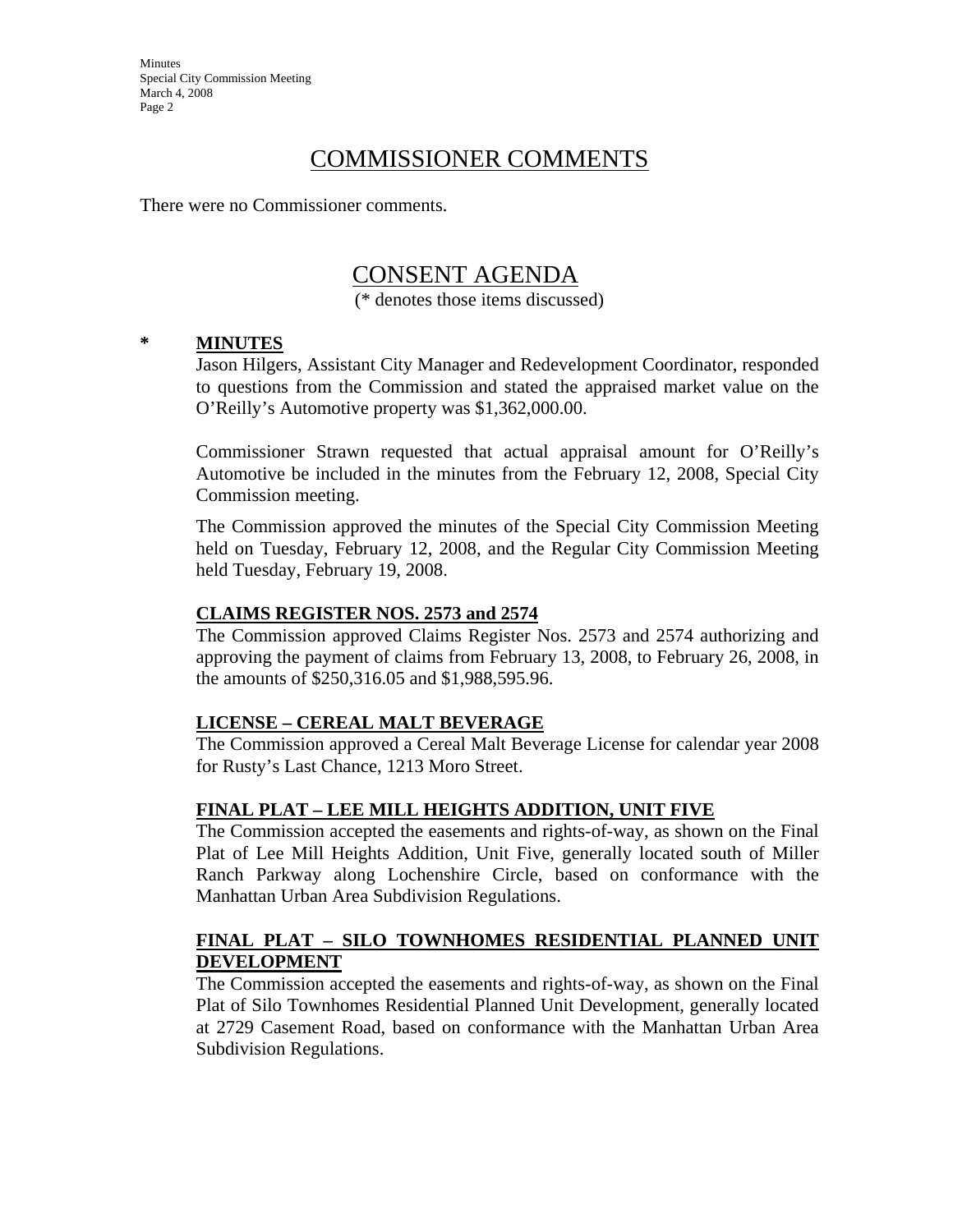# CONSENT AGENDA (*CONTINUED*)

**\* ORDINANCE NO. 6686 – LEVY – SPECIAL ASSESSMENTS (GOB 2008A)** Dee R. Ross, 2304 Brockman Street, asked what the percentages were for the Cityat-large costs.

Ron Fehr, City Manager, informed Mr. Ross that this information is public record and has appeared on previous City Commission agendas.

The Commission found that Lots 146-151, Stone Pointe Addition, Unit Two, should be excluded from any assessments for the sewer and water projects that serve Stone Pointe Addition, Unit Two, since they receive no benefit from the improvements; and approved Ordinance No. 6686 levying special assessments against the following benefiting property in the thirty-nine (39) public improvement districts: *Grand Mere Village – Street (ST0528); Stone Pointe Addition, Unit One, Phase One – Sanitary Sewer (SS0605) and Street (ST0611); Western Hills Addition, Unit Thirteen – Street (ST0604); Kimball Townhomes – Street (ST0622); Daisy Meadow Subdivision – Sanitary Sewer (SS0620), Street (ST0624), and Water (WA0623); Eureka Addition – Sanitary Sewer (SS0607) and Water (WA0610); Four Winds Village, Block Two – Sanitary Sewer (SS0601), Street (ST0603), and Water (WA0602); Prairie Lakes Addition, Unit Three – Sanitary Sewer (SS0617) and Water (WA0619); Stone Pointe Addition, Unit One, Phase Two – Sanitary Sewer (SS0614), Street (ST0617), and Water (WA0616); Cedar Glen Addition – Stormwater (SM0602), Sanitary Sewer (SS0615), and Water (WA0617); Grand Vista Addition, Unit One – Sanitary Sewer (SS0519), Street (ST0527), and Water (WA0520); Grand Mere Vanesta, Unit Two – Sanitary Sewer (SS0623) and Water (WA0627); Lee Mill Heights Addition, Unit Three – Stormwater (SM0604), Sanitary Sewer (SS0622), Street (ST0626), and Water (WA0625); Miller Ranch Addition, Unit Three, Phase Two – Sanitary Sewer (SS0610) and Water (WA0612); Stone Pointe Addition, Unit Two – Sanitary Sewer (SS0624) and Water (WA0628); Heritage Square – US-24 & Traffic Signals (ST0702); Heritage Square – External Waterline (WA0614); and Heritage Square South P.U.D. – Sanitary Sewer (SS0612), Street (ST0616), and Water (WA0613).* 

### **ORDINANCE NO. 6688 – INSTALLATION – STOP and YIELD SIGNS**

The Commission approved Ordinance No. 6688 establishing traffic control devices at multiple intersections throughout the City limits of Manhattan, based on the recommendations in the Manhattan Area Transportation Strategy Report and Manual of Uniform Traffic Control Devices (MUTCD), and which will be consistent with current practices/policies of the City of Manhattan. *(See Attachment No. 1)*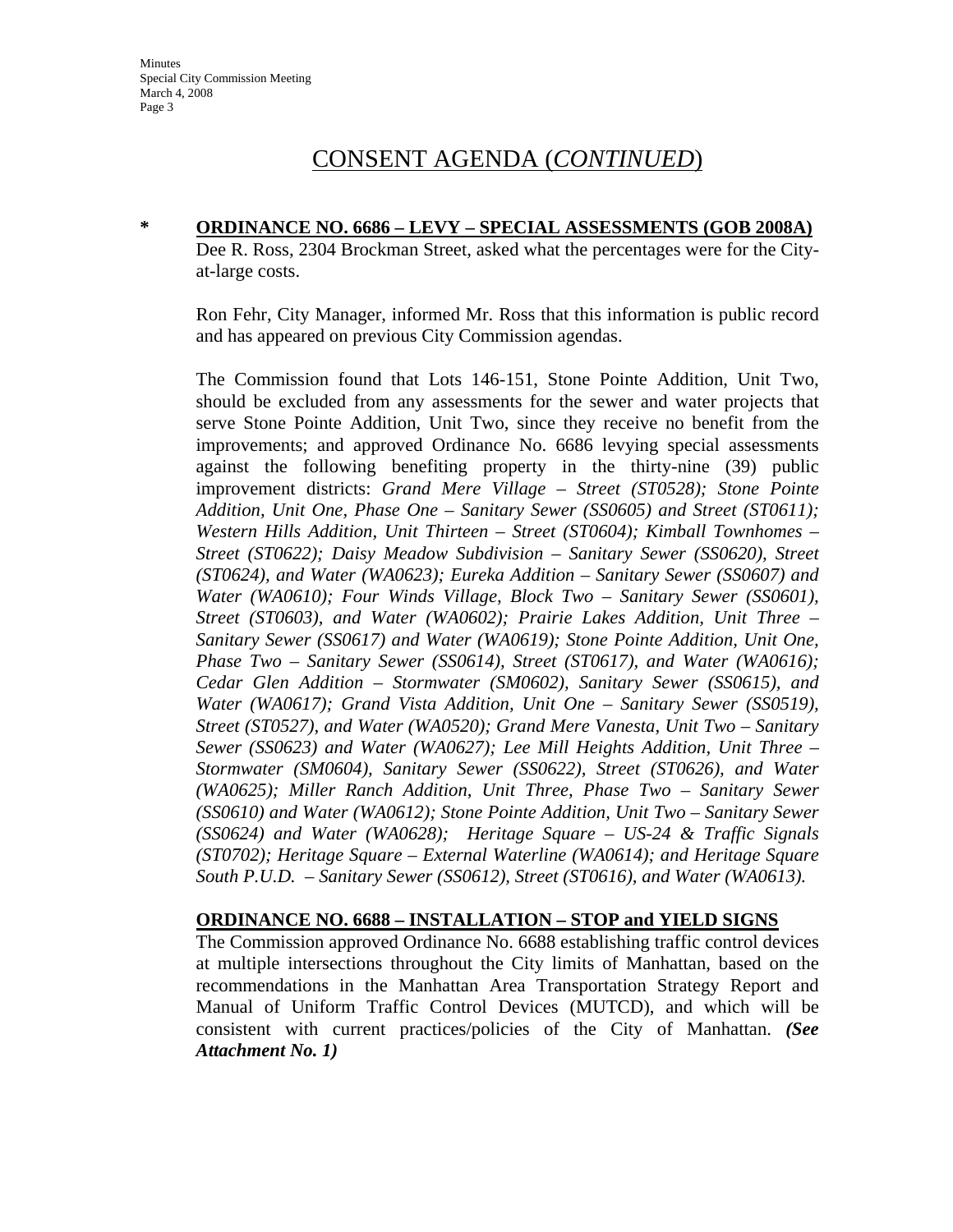**Minutes** Special City Commission Meeting March 4, 2008 Page 4

# CONSENT AGENDA (*CONTINUED*)

### **ORDINANCE NO. 6689 – REZONE – BARTON PLACE ADDITION**

The Commission approved Ordinance No. 6689 rezoning Barton Place Addition, generally located south of Wildcat Creek and west of Miller Ranch, Units Three and Four, from PUD, Residential Planned Unit Development District, to R, Single-Family Residential District, based on the findings in the Staff Report *(See Attachment No. 2)*.

### **\* REQUEST FOR PROPOSALS – CITY PARK PAVILION**

Curt Loupe, Director of Parks and Recreation, responded to questions from the Commission and provided information on the present facility and use of the facility.

The Commission authorized City Administration to solicit proposals for the design of a new City Park Pavilion with restroom and appointed Commissioner Sherow to serve on the Selection Committee.

### **AGREEMENT – 2008 CITY-UNIVERSITY SPECIAL PROJECTS FUND**

The Commission authorized the Mayor and City Clerk to execute the 2008 City-University Special Projects Fund agreement with Kansas State University in the amount of \$151,200.00

## **\* OUTSIDE CITY SERVICES AGREEMENT – SEWER SERVICES – 4914 SKYWAY DRIVE**

Dee R. Ross, 2304 Brockman Street, asked where this is located and if the City is providing money or special bonuses to this individual or business.

Ron Fehr, City Manager, responded to questions and explained the procedure followed for outside services requests.

The Commission authorized the Mayor and City Clerk to execute an agreement permitting connection to the City of Manhattan's public sanitary sewer collection system by Hackermann Enterprises, LLC, of Manhattan, Kansas, for the real estate located at 4914 Skyway Drive, Riley County, Kansas.

After discussion, Commissioner Snead moved to approve the consent agenda as presented. Commissioner Sherow seconded the motion. After discussion, on roll call vote, motion carried 5-0.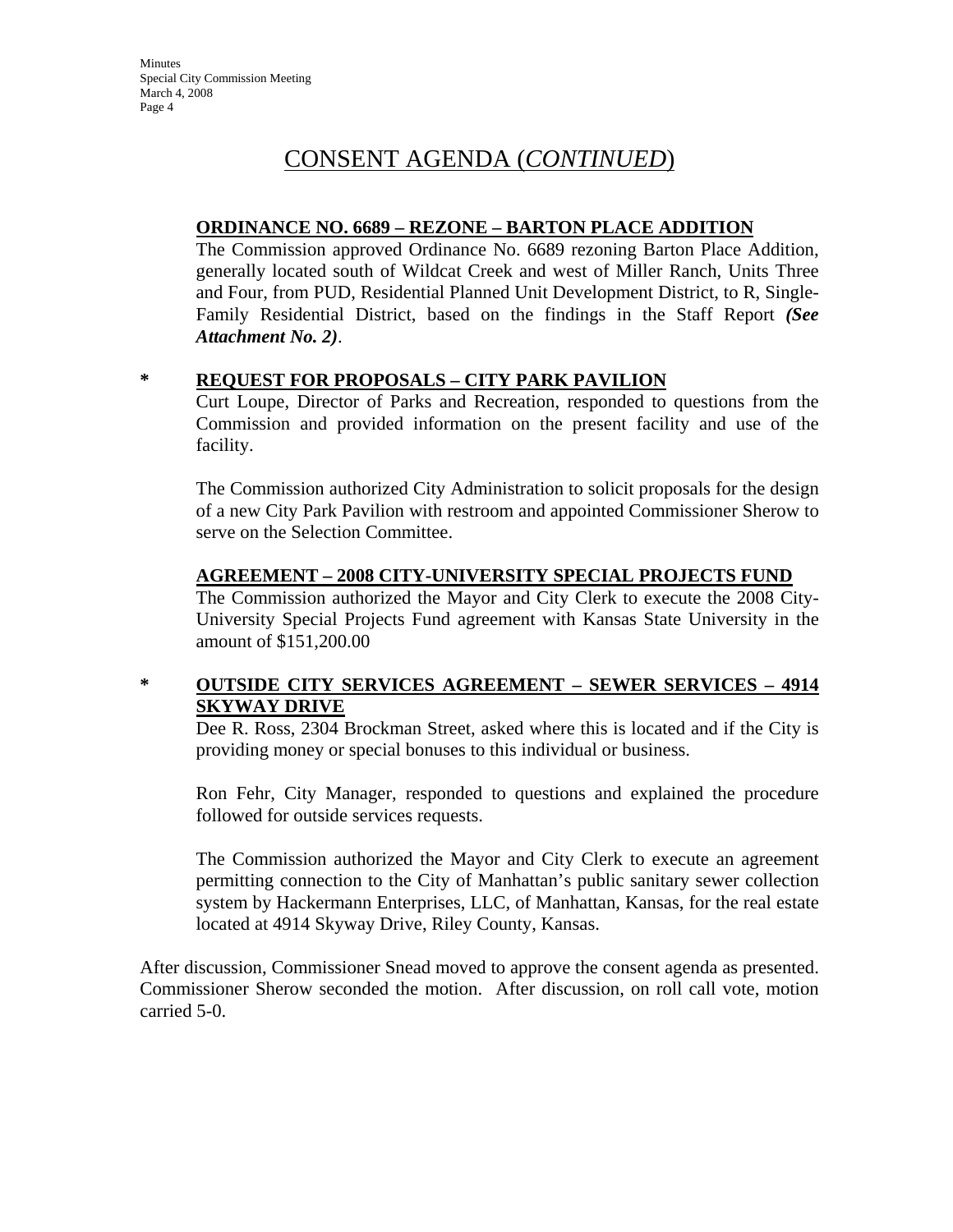# GENERAL AGENDA

### **AGREEMENT - RILEY COUNTY SENIORS' SERVICE CENTER – RESTROOM IMPROVEMENTS**

Lauren Palmer, Assistant City Manager, provided an overview on the item.

Jami Ramsey, Director, Riley County Seniors' Service Center, provided additional information on the request. She then responded to questions from the Commission in regards to associated project costs and items involved in the request.

Ron Fehr, City Manager, responded to questions from the Commission and stated funds could be used from capital reserves generated by a cash carry-over.

Cliff Meloan, 2908 Princeton Place, volunteer tax preparer, informed the Commission that he has used the restrooms at the Riley County Seniors' Center and supported their request to improve the facilities.

After discussion, Commissioner Snead moved to authorize City Administration to negotiate terms of an agreement with the Riley County Seniors' Service Center for improvements to the restroom facilities of the Senior Center building and authorize the Mayor and City Clerk to execute the agreement with Riley County Seniors' Service Center in the amount of \$25,000.00, contingent upon an equivalent contribution to the project by Riley County. Commissioner Sherow seconded the motion. On a roll call vote, motion carried 5-0.

### **REQUEST FOR PROPOSALS - DESIGN - FIRE STATIONS #3 and #5**

Jerry Snyder, Fire Chief, presented the item. He then answered questions from the Commission regarding the locations chosen for the fire stations, noise levels, response times, frequency and nature of calls, and coverage areas of the community.

Cliff Meloan, 2908 Princeton Place, informed the Commission that the noise activity from fire trucks and police cars has risen considerably and requested that sirens not be used all the time, especially near the residential neighborhoods. He also asked that an additional traffic route be established from the Miller Ranch area to Anderson Avenue to reduce the amount of noise in the neighborhood.

Jerry Snyder, Fire Chief, responded to additional questions from the Commission regarding the use of sirens during an emergency, response times and coverage areas.

Ron Fehr, City Manager, provided additional information on the designation of locations for the proposed fire stations and responded to questions regarding coverage areas and alternate traffic studies that have been discussed.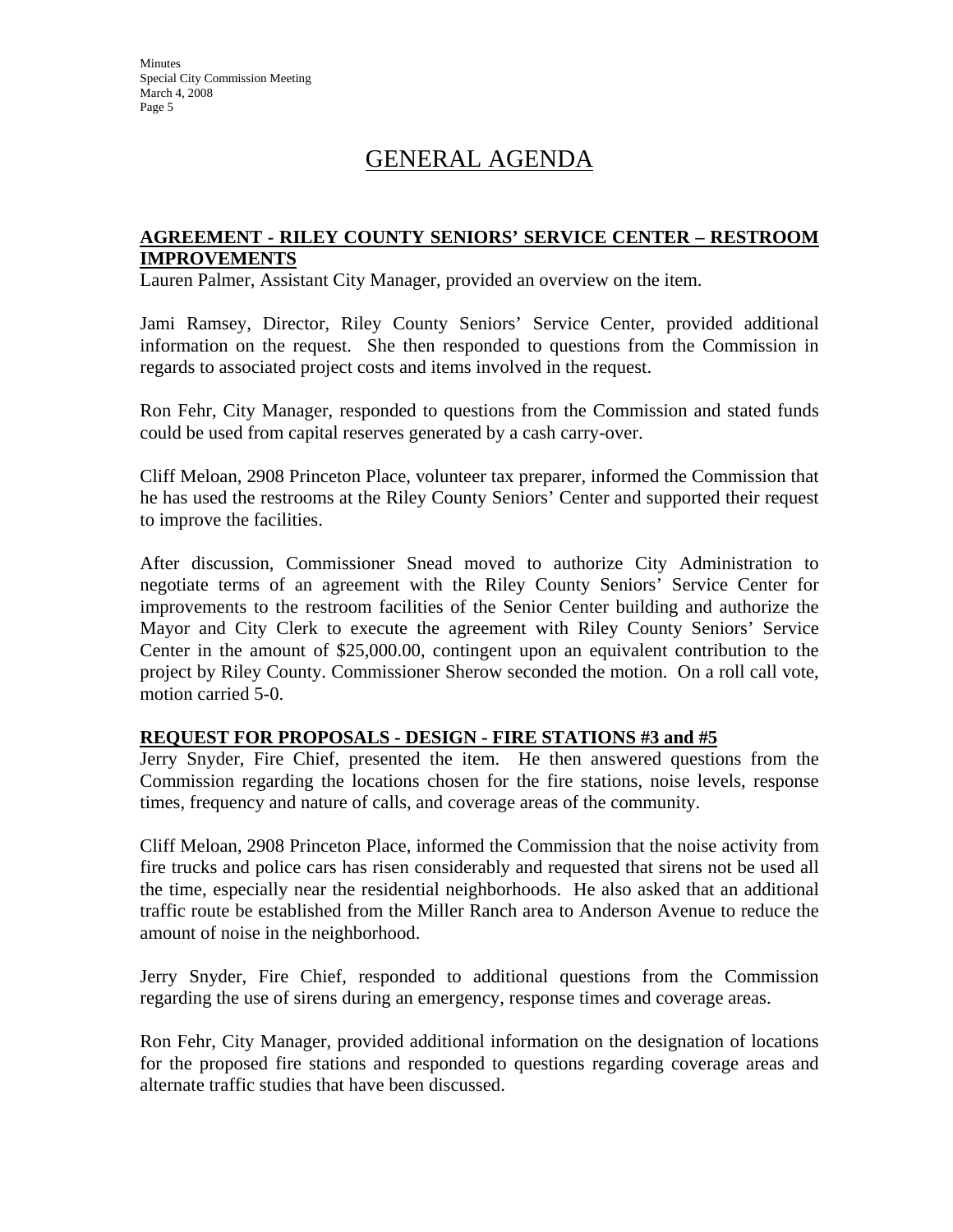**Minutes Special City Commission Meeting** March 4, 2008 Page 6

## **GENERAL AGENDA** *(CONTINUED)*

### **REOIBST FOR PROPOSALS** - **DESLGN** - BTRE **STATIONS #3 and** #5

Jerry Snyder, Fire Chief, responded to additional questions from the Commission  $r$  **egarding** the use of emergency sirens.

After discussion, Commissioner Hatesohl moved to authorize City Administration to solicit proposals for the design of two fire stations on property owned by the City at 3900 Vanesta Drive and 2715 Amherst Avenue and appoint Commissioner Snead to serve on the Selection Committee. Commissioner Sherow seconded the motion. On a roll call vote, motion carried 5-0.

#### **ADJOURNMENT**

At 7:13 p.m. the Commission adjourned.

MC, City Clerk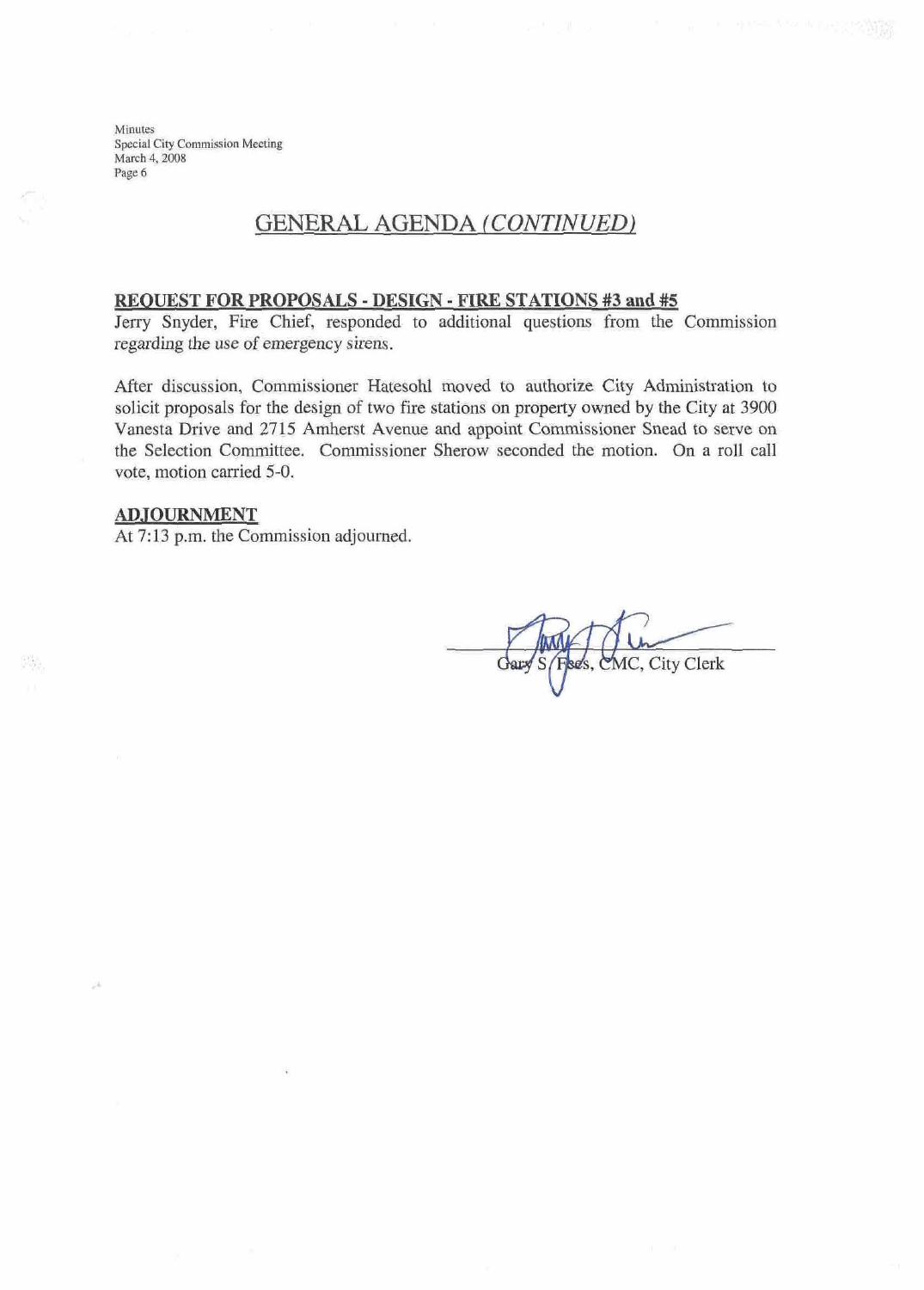|                               | <b>FLOW</b>    | <b>TYPE OF</b> |
|-------------------------------|----------------|----------------|
| <b>INTERSECTION</b>           | <b>CONTROL</b> | <b>CONTROL</b> |
| Southport East & Southport    | East & West    | Stop           |
| West                          |                |                |
| Northfield Road & Butterfield | East & West    | Stop           |
| Road                          |                |                |
| Lilac Lane & Dix Drive        | East & West    | Stop           |
| Judson Street & Gross Street  | East & West    | Stop           |
| Strong Avenue & Gross Street  | North & South  | Stop           |
| Plymouth Road & Everett Road  | East & West    | Yield          |
| Kirkwood Street & Goodrich    | East & West    | Yield          |
| Drive                         |                |                |
| Hanly Street & Blaker Drive   | East & West    | Yield          |
| Hanly Street & Green Avenue   | North & South  | Yield          |
| Hanly Street & Sloan Street   | East & West    | Yield          |
| Spain Drive & Knoxberry       | Northeast &    | Yield          |
| Drive                         | Southwest      |                |
| Knoxberry Drive & Hackberry   | North & South  | Yield          |
| Avenue                        |                |                |
| Goodrich Drive & Kirkwood     | North & South  | Yield          |
| <b>Street</b>                 |                |                |
| Ranser Road & Cassell Road    | East           | Yield          |
| Ranser Road & Vaughn Drive    | North & South  | Yield          |
| Vaughn Drive & Kenmare        | East & West    | Yield          |
| Drive                         |                |                |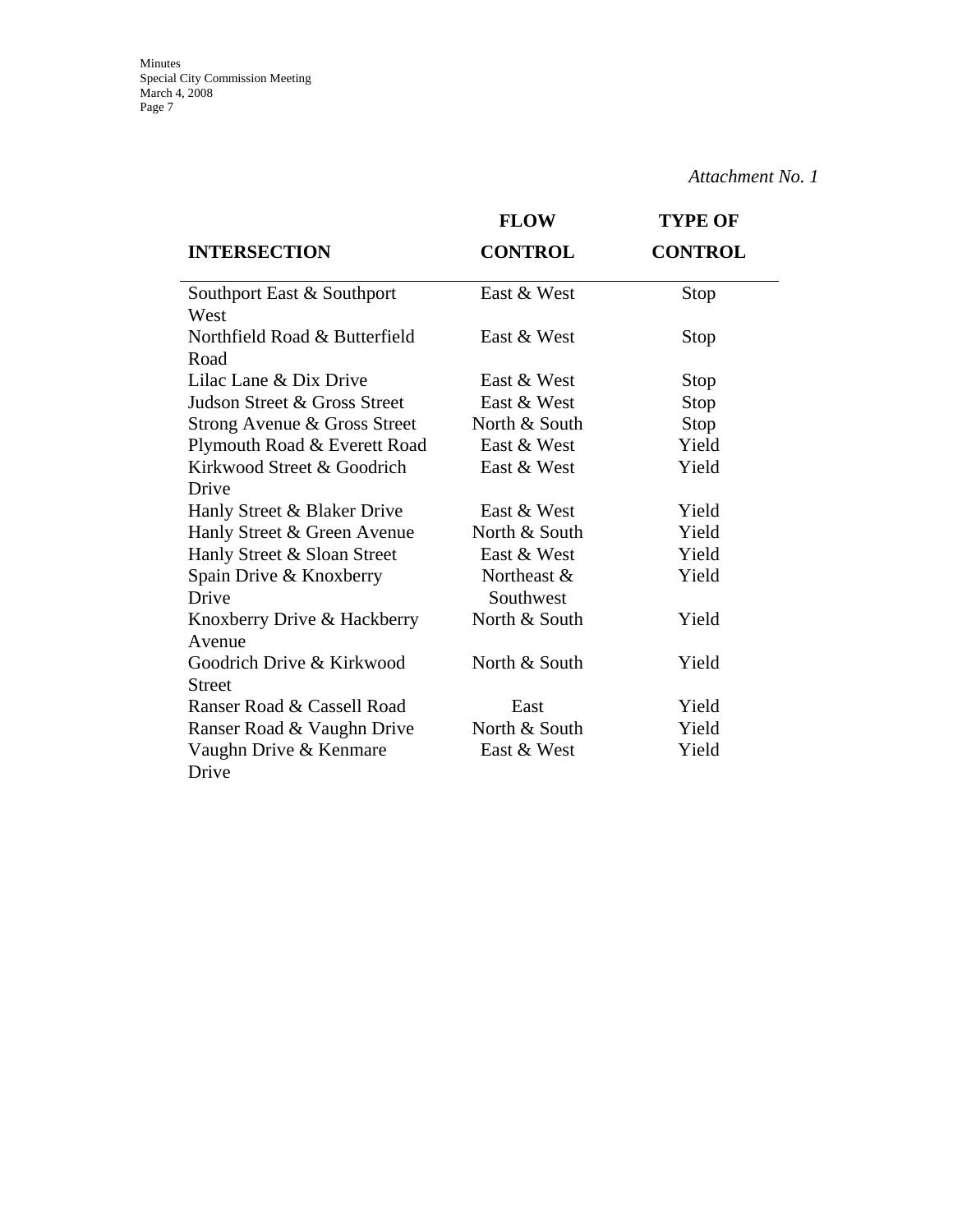### **STAFF REPORT**

### **ON AN APPLICATION TO REZONE THE BARTON PLACE ADDITION**

**FROM:** PUD, Residential Planned Unit Development District.

**TO:** R, Single-Family Residential District.

**APPLICANT:** Frank Tillman.

**ADDRESS:** 1044 Brianna Court, Manhattan KS 66503.

**OWNER: Cedar Hills Development Corp.** 

**ADDRESS:** 1044 Brianna Court, Manhattan KS 66503.

**LOCATION:** south of Wildcat Creek Golf & Fitness, and generally 950 feet west of that portion of Amherst Avenue in the Miller Ranch subdivision.

**DESCRIPTION:** Barton Place Addition, Residential Planned Unit Development, Lots 1- 8, and Tracts A and B.

AREA: Approximately 60 acres.

### **DATE OF PUBLIC NOTICE PUBLICATION:** Monday, January 14, 2008

### **DATE OF PUBLIC HEARING: PLANNING BOARD:** Monday, February 4, 2008 **CITY COMMISSION:** Tuesday, February 19, 2008

**EXISTING USE:** Undeveloped residential PUD for large lot up-scale single-family dwellings.

**PHYSICAL AND ENVIRONMENTAL CHARACTERISTICS:** The site is typical Flint Hills land form, with native grasses and mature trees. The site drains to the northwest to Wildcat Creek. There is an existing pond on the site constructed in the 1930's. The site is heavily wooded around the eastern, southern and western sides of the pond.

### **SURROUNDING LAND USE AND ZONING:**

**(1) NORTH:** Wildcat Creek Golf Course and Fitness Center, and Wildcat Creek; G-1 District.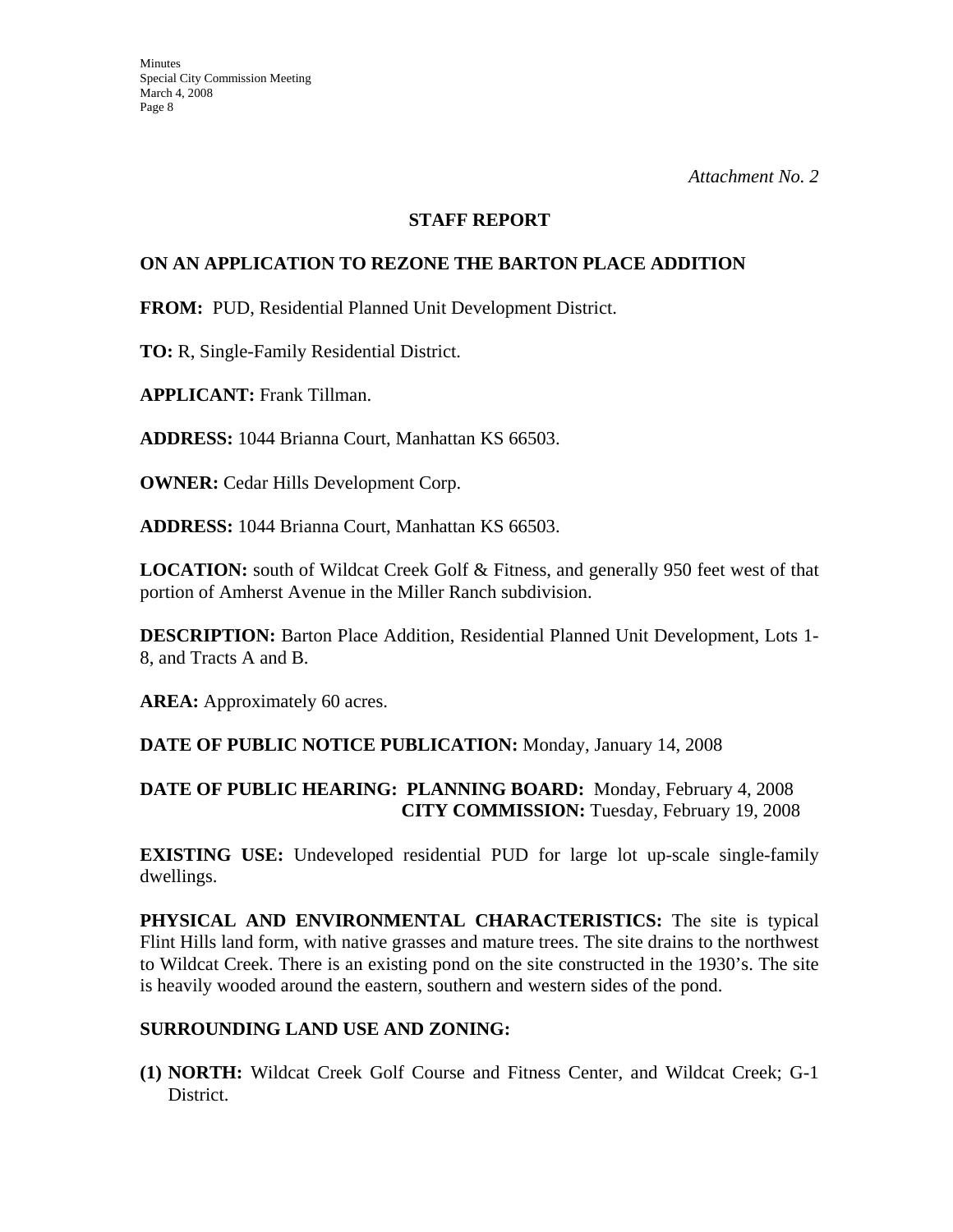- **(2) SOUTH:** Miller Ranch Addition, Unit Three and undeveloped multiple-family, Lee Mill Village Townhomes and future single-family residential development; R District, R-3, Multiple-Family Residential District and PUD.
- **(3) EAST:** Miller Ranch Addition, Unit Three and Unit Four for future single-family residential, Amherst Avenue and Miller Ranch Addition, Unit Two, single-family residential; R District and R-1, Single-Family Residential District**.**
- **(4) WEST:** Single-family homes on large unplatted tracts; G-1 District.

**GENERAL NEIGHBORHOOD CHARACTER:** Low density single-family residential.

The 60 acre site is adequate in area for low density single-family residential dwellings.

**COMPATIBILITY OF PROPOSED DISTRICT WITH NEARBY PROPERTIES AND EXTENT TO WHICH IT MAY HAVE DETRIMENTAL AFFECTS:** The site adjoins Miller Ranch Addition, Unit Three, which is zoned R District. To the south is an undeveloped R-3 District. To the north is Wildcat Creek Golf Course and to the west are two single family homes in Riley County on large tracts of land. The proposed R District is compatible with the overall low density single-family character of the neighborhood.

**CONFORMANCE WITH COMPREHENSIVE PLAN:** The site is shown on the Future Land Use map in the Southwest Planning Area as a combination of Residential Low Medium (RLM), Preserved Open Space, and Flood Hazard area (100-Year Flood Plain). A possible wetland is shown in the approximate center of the tract. A portion of the Wreath Avenue extension from the Miller Ranch area, which is intended to eventually connect to Anderson Avenue, has been platted as a part of the Barton Place Addition. The proposed rezoning conforms to the Comprehensive Plan.

**ZONING HISTORY AND LENGTH OF TIME VACANT AS ZONED:** There are no structures on the site. The site has been zoned PUD, Residential Planned Unit Development District, since July 3, 2007.

- June 5, 2006 Manhattan Urban Area Planning Board recommends approval of annexation and rezoning of the Barton Place Addition from County G-1, General Agricultural District, to R, Single-Family Residential District.
- June 19, 2006 Manhattan Urban Area Planning Board conducts a public hearing to consider the Preliminary Plat of Barton Place Addition and approves Preliminary Plat.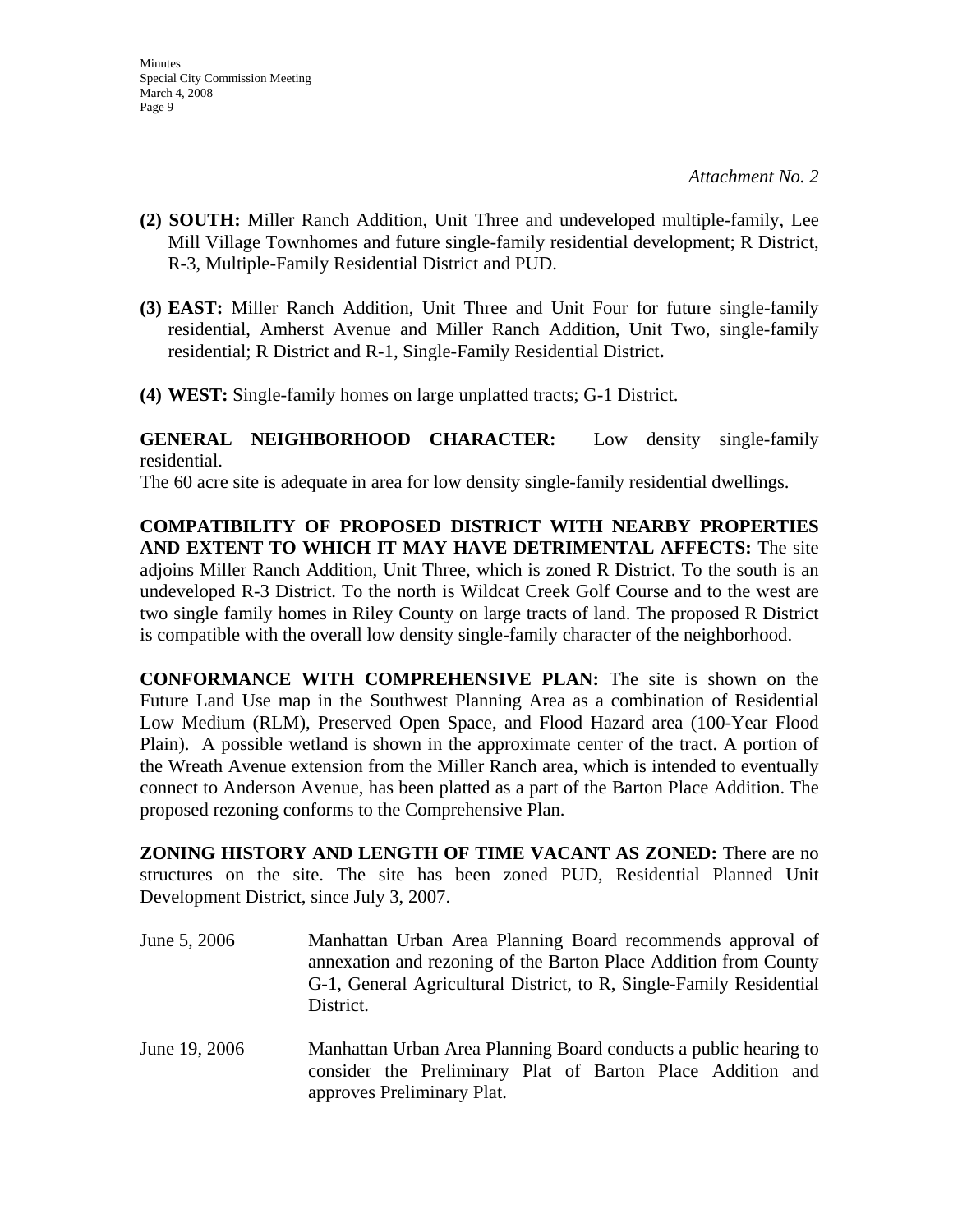Minutes Special City Commission Meeting March 4, 2008 Page 10

*Attachment No. 2* 

| June 20, 2006  | City Commission approves first reading of annexation and rezoning<br>of Barton Place Addition to R, Single-Family Residential District.                                                                                |
|----------------|------------------------------------------------------------------------------------------------------------------------------------------------------------------------------------------------------------------------|
| July 11, 2006  | City Commission approves Ordinance Nos. 6551 and 6552<br>annexing and rezoning Barton Place to R, Single-Family<br><b>Residential District.</b>                                                                        |
| Nov. 6, 2006   | Manhattan Urban Area Planning Board approves the Final Plat of<br><b>Barton Place Addition.</b>                                                                                                                        |
| Nov. 21, 2006  | City Commission accepts easements and rights-of-way as shown on<br>the Final Plat of Barton Place Addition and authorizes the Mayor<br>and City Clerk to execute an Agreement regarding maintenance of<br>Barton Lake. |
| December 2006  | Applicant requests that the 40-lot Final Plat of Barton Place<br>Addition not be filed.                                                                                                                                |
| Feb. 15, 2007  | Applicant submits application to rezone Barton Place from R,<br>Single Family, to PUD.                                                                                                                                 |
| May 21, 2007   | Manhattan Urban Area Planning Board recommends approval of<br>the proposed rezoning to Barton Place PUD, with ten (10)<br>conditions of approval.                                                                      |
| June 19, 2007  | City Commission approves first reading of the rezoning of Barton<br>Place PUD.                                                                                                                                         |
| July 3, 2007   | City Commission approves Ordinance No. 6631 rezoning Barton<br>Place PUD.                                                                                                                                              |
| August 6, 2007 | Manhattan Urban Area Planning Board approves Final Plat of the<br>Barton Place Addition, reflecting the new 8-lot PUD layout, and<br>concurrently sets aside the original unfilled 40-lot Barton Plat.                 |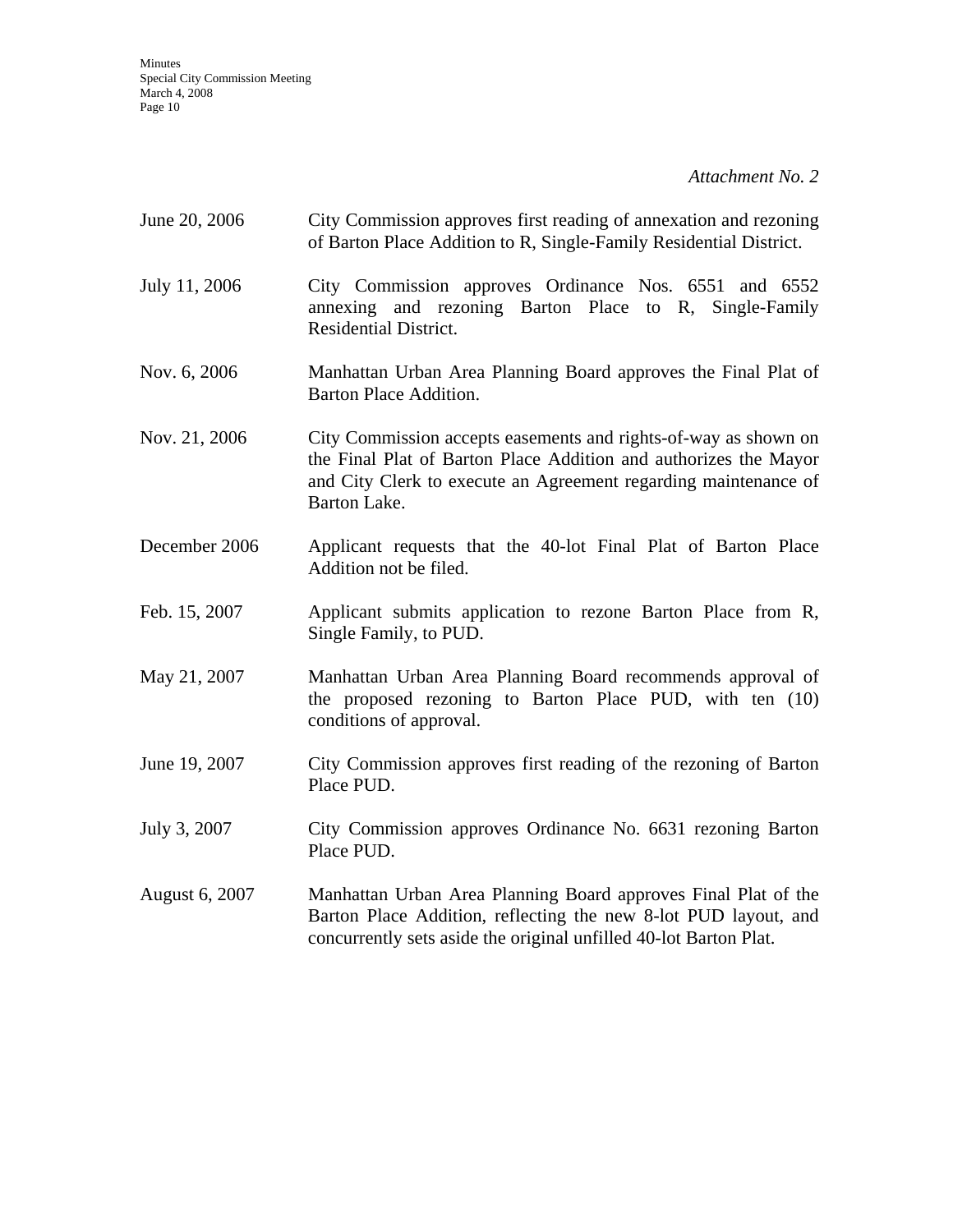September 18, 2007 City Commission accepts easements and rights-of-way as shown on the Final Plat of Barton Place Addition and authorizes the Mayor and City Clerk to execute an Agreement regarding maintenance of Barton Lake, construction and maintenance and repair of Dobenin Place, and installation, maintenance or repair of grinder pumps, or similar equipment.

**CONSISTENCY WITH INTENT AND PURPOSE OF THE ZONING ORDINANCE:** The intent and purpose of the Zoning Regulations is to protect the public health, safety, and general welfare; regulate the use of land and buildings within zoning districts to assure compatibility; and to protect property values.

The R, Single-Family Residential District, is designed to provide a single-family dwelling zone at a density no greater than one dwelling unit per 10,000 square feet. Minimum lot area is 10,000 square feet. A revised Final Plat of the Barton Place Addition is proposed and lots will need to conform to the minimum requirements of the R District. The 60 acre site is adequate in area to conform to the requirements of the Zoning Regulations.

**RELATIVE GAIN TO THE PUBLIC HEALTH, SAFETY AND WELFARE THAT DENIAL OF THE REQUEST WOULD ACCOMPLISH, COMPARED WITH THE HARDSHIP IMPOSED UPON THE APPLICANT:** There appears to be no gain to the public that denial would accomplish. It may be a hardship to the applicant if the rezoning is denied.

**ADEQUACY OF PUBLIC FACILITIES AND SERVICES:** Adequate streets, sanitary sewer and water will be extended to serve the site. Street connections from future Hemlock Avenue and Silverleaf Drive in Miller Ranch Addition, Unit Three, and Wreath Avenue from Lee Mill Village PUD will connect to the site in the near future.

### **OTHER APPLICABLE FACTORS:** None.

### **STAFF COMMENTS:**

City Administration recommends approval of the proposed rezoning of Barton Place Addition from PUD, Residential Planned Unit Development District, to R, Single-Family Residential District.